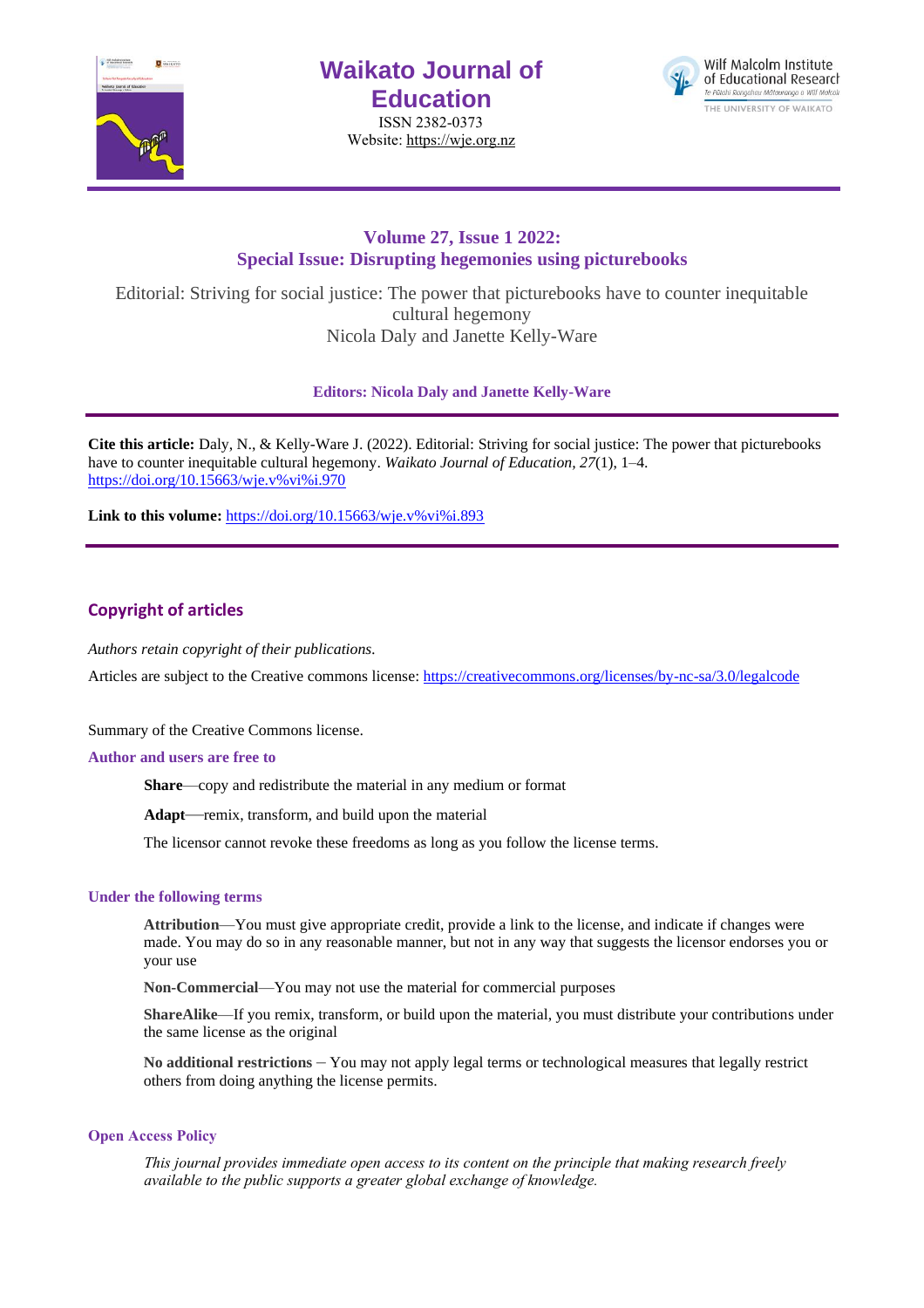## **Waikato Journal of Education**

Te Hautaka Mātauranga o Waikato

**Q** WAIKATO

Volume 27, Issue 1, 2022: Special Issue: Disrupting hegemonies using picturebooks

# **Editorial: Striving for social justice: The power that picturebooks have to counter inequitable cultural hegemony**

## **Nicola Daly and Janette Kelly-Ware**

The University of Waikato New Zealand

Children's literature has a long association with education. It has transmitted cultural values to readers over many centuries, often reflecting dominant identities and cultures of the time. Picturebooks, a specific format in children's literature, are unique in their marriage of image and text and can have a powerful influence on readers' perceptions of themselves, others and the world around them. Our focus on picturebooks as a subset of children's literature reflects our view that picturebooks have a particular power for a very wide age group, from those who cannot read independently, to those who are making choices on behalf of future readers. It is the fact that picturebooks are often chosen by adults, such as parents, librarians, teachers and publishers, for readers forming their views of the world that make them of particular interest when it comes to maintaining or disrupting existing power structures.

Picturebooks date back many centuries, with one of the first known being *Orbis Sensualium Pictus* published in Nuremberg in 1658 (Salisbury & Styles, 2012); picturebooks in the modern era exist both in print and digitally. As a format using images and relatively fewer words, primarily for a child audience, picturebooks are often underestimated; however, research points to their power to communicate sometimes complicated and profound ideas through the combination of succinct text and images (Arizpe & Styles, 2015; Kelly & Kachorsky, 2022; Wilson, 2021).

Picturebooks are carriers of culture and values, and as such they have the power to either support or disrupt existing power structures in a society. Bishop (1990) introduced a metaphor, comparing children's literature to windows, mirrors and glass sliding doors. This well-known metaphor reminds us that when we read picturebooks we may see ourselves (mirrors), see others (windows), and have a chance to step into other worlds (glass sliding doors). Nikolajeva (2017) explores how the combination of text and image in picturebooks creates a space where young readers can learn to deduce the feelings of others. Statistics from the Cooperative Children's Book Center at the University of Wisconsin-Madison show that minoritised groups often see more windows than mirrors in the children's literature available in the United States of America (Cooperative Children's Book Center, 2018). This means that children from dominant groups see more of themselves than others in the books they read. The corollary of this is that children from minoritised groups see themselves less frequently, and this replicates hegemonic power structures in society.

In the 21st century the dominance of some ideologies or worldviews over others is starkly evident. Dominant ideologies and discourses inform how people, including children and young people, make sense of the world and their place in it. Hegemony, a term from ancient Greece which refers to the dominance of one group over another through a variety of means, was taken up by Gramsci, an Italian

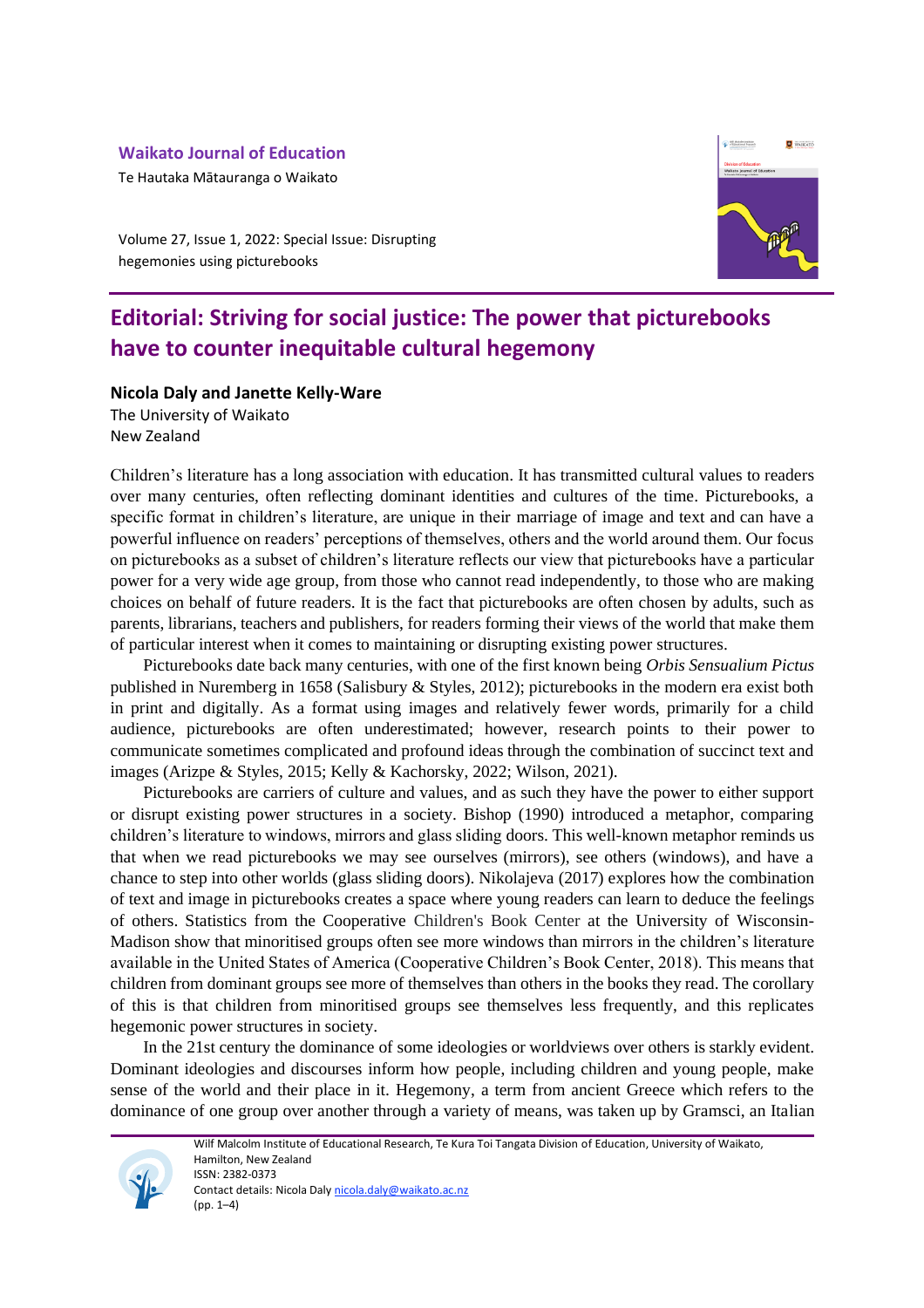#### *2 Nicola Daly and Janette Kelly-Ware*

Marxist and philosopher (1891–1937). Gramsci's notion of cultural hegemony referred to the economic, social and political dominance of one group over another. In its original form hegemony was about consent, resistance and coercion (Hoare & Nowell Smith, 1971). Artz and Ortega-Murphy (2000) argue that "hegemony as a process is neither good nor bad. Hegemony is about hierarchical relations and vested interest. The most important questions is, Who is dominant and for what purpose, and who is subordinate and what do they gain or lose?" (p. 4).

Holding the imaginary of a just and fair society in mind, anyone seeking to make a difference needs to question and judge everyday practices as well as the system (Thomson, 2002). Education settings can be seen as key sites where social and cultural hegemonic relations are reproduced. Hence in many education settings, from ECE to tertiary, educators are tasked with being culturally responsive and teaching students critical thinking skills. Following a Gramscian conception of hegemony where the focus is on "the power of ideas and consensus, the power to shape conceptions of normal seems to be at its heart" (Diez, 2013, p. 195). In Aotearoa New Zealand, for example, through the early childhood education curriculum, teachers are introduced to critical theory in order to promote equitable practices with students and their families. The curriculum authors state that "critical theory perspectives challenge disparities, injustices, inequalities and perceived norms" (Ministry of Education, 2017, p. 62).

Teaching students to question ideas about what is legitimate and normal is part of developing what Freire (1996) called "critical consciousness"—that is an awareness of social inequalities—"to read the world through the word" (p. 34). Such consciousness is fundamental to equitable and transformative practices in terms of cultural responsiveness and inclusion in education and society. Hegemony and hegemonic relations can be seen as useful constructs for understanding culture and recognising bias in terms of ability, race, ethnicity, skin colour, gender/sex/sexuality, social class, employment status, religion, spirituality and their intersections. The importance of these intersections is increasingly recognised in resisting essentialising and recognising the compounding of disadvantage that may be present in people's lives through the different facets of their identities

Critical thinking and critical literacy—being able to see and read the world in terms of hierarchical relations and vested interest—are vital skills for 21st century learners in the complex, and increasingly global, diverse societies we live in. In order to counter inequitable and oppressive hegemony, first we need to recognise it. The new history curriculum in Aotearoa New Zealand schools, for example, is one such attempt to expose the hierarchical relations and vested interests present in whose history was being taught. The dominance of colonial power and the systematic oppression of Indigenous peoples is a familiar story in many countries. Gramsci's original conception of hegemony was founded in history and political activity (Artz & Ortega-Murphy, 2000); the articles in this special issue continue this tradition.

For this special issue of the *Waikato Journal of Education* we invited submission of proposals for articles concerning picturebooks (both fiction and nonfiction) being used in educational contexts with children and adults to disrupt hegemonic thinking. We were thrilled with the range of articles that we received in response to our call. Each article approaches hegemonic relations from a different perspective, providing a kaleidoscope of confrontations and oppositions to the status quo.

Not only do the articles come from contexts around the world, including Aotearoa New Zealand, Australia, Canada, China, New Caledonia, and the United States of America, they also address power structures in a range of spaces—classrooms, countries, languages, cultures and identities.

Hilary Smith and Leanne Pryor share their development of bilingual picturebooks to challenge the hegemony of English, and support the reawakening of Gamilaraay, an Indigenous language of New South Wales, Australia. Their work shows how the development of bilingual picturebooks also preserves the Indigenous knowledge encoded in the picturebooks.

Florence Boulard introduces us to picturebooks from New Caledonia, arguing for the potential of these picturebooks to offer windows and mirrors into the rich multicultural and multilingual landscape of this Pacific nation. She argues that picturebooks can challenge established power structures by offering insights into traditionally less visible Indigenous cultures.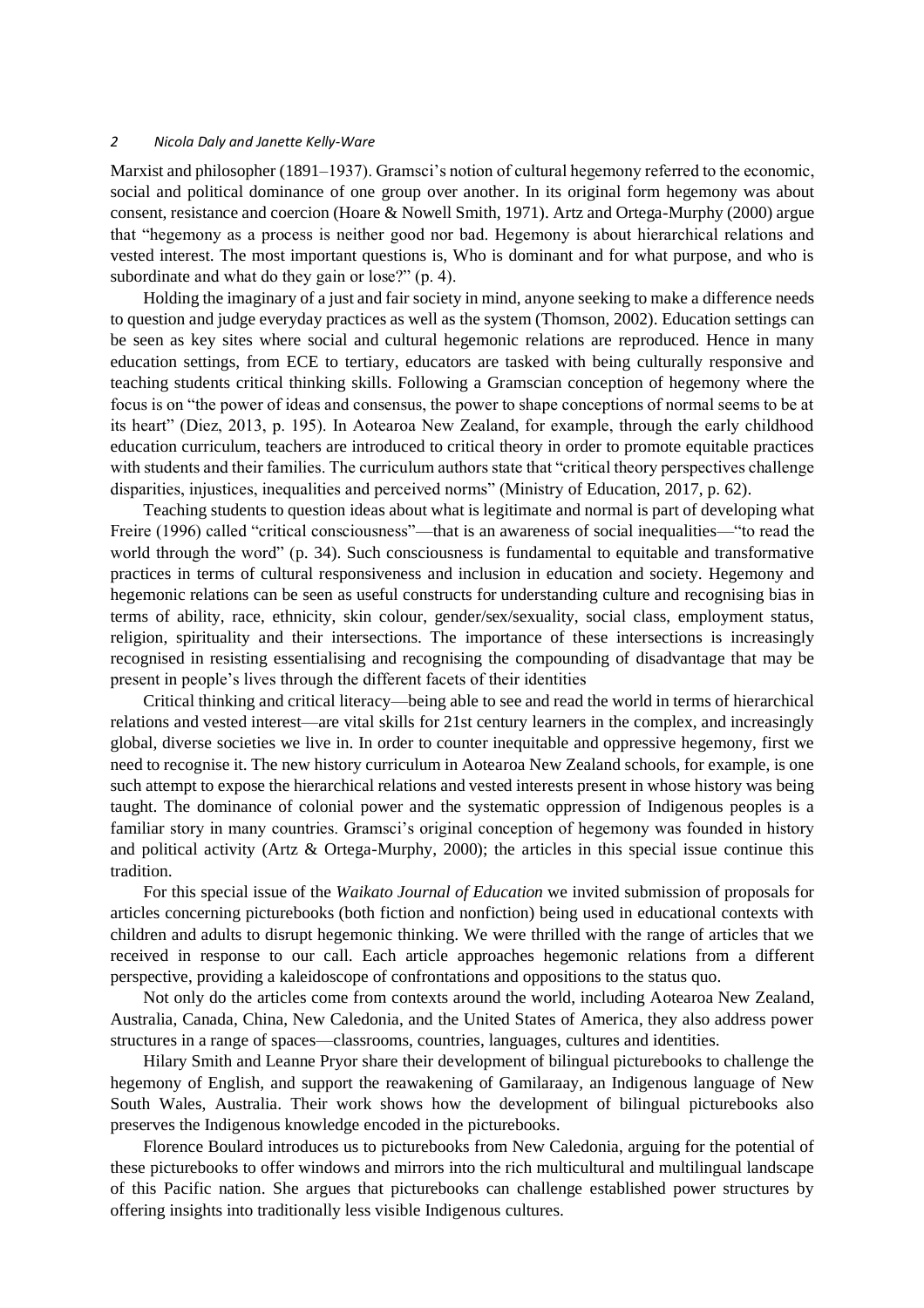Using an autobiographical narrative inquiry in response to four multicultural Canadian picturebooks, Emma Chen and Yina Liu disrupt the hegemony of single stories in relation to identity, exploring the negotiation of transcultural identities through the theoretical lenses of transnational identity, immigrant parent knowledge, mirrors and windows, and no single story.

Patricia Ong uses a critical multiculturalism lens to analyse 15 multicultural picturebooks from a public library collection. Her critical content analysis reveals themes which give insight into aspects of the picturebooks which have the power to challenge cultural hegemonies.

Cynthia Ryman uses a critical reflexive literacy approach with a single picturebook as a catalyst and a lens to consider different forms of bias. Through critical content analysis of the various forms of bias along with a reflective exploration of the picturebook, Ryman provides a context for better understanding the subtle pervasiveness of biases and power imbalances in social systems.

Vivien van Rij also focuses on a single picturebook, highlighting how it offers the reader opportunities to consider alternatives to established understanding of history. The hegemonic voice that she questions relates to colonisation, Indigeneity and social class. She argues that this picturebook is an ideal text for teachers in Aotearoa New Zealand to use in teaching the new history curriculum.

During the recent lockdowns in New Zealand in response to COVID-19, many households put bears in their windows to give children something to search for on walks with their families. Carol Mutch wrote several digital picturebooks featuring a toy bear during lockdown and in their article Mutch and co-author Noah Romero share findings from their analysis of conversations with four families who read these picturebooks to their children. Their research revealed a challenge to the hegemony of peer group relations in school settings.

Contemporary "best behaviour" picturebooks are the focus of the article by Ying Zou and Xudong Tan. They present a critical reading of three best behaviour picturebook series available in the Chinese market. Zou and Tan argue that the dominant hegemonic voice in best behaviour picturebooks is an adult voice, and that children's voices are constrained.

Pamela Malins and Pam Whitty conducted conversational research with parents to gauge their level of comfort with picturebooks featuring diverse gender and sexuality. Their participants shared books and stories that reflected topics of gender expression, gender identity, gender harassment and family composition. This article reinforces the power of recognition that children and young people and their families experience when encountering LGBTQ2+ characters in picturebooks.

Kate Morgan and Nicola Surtees share research about the use of picturebooks in early childhood centres to support the inclusion of gender diverse children and lesbian and gay-parented families. They argue that expanding the curriculum beyond heteronormative understandings may cause teachers some discomfort as topics may arise that are considered dangerous or risky. This article concludes with recommendations to support teachers facilitating picturebook sessions.

It is our hope that the articles in this special issue contribute to our understanding that despite the fact that we are all part of a connected humanity, inequalities are perpetuated through everyday practices and the system. As one of our authors, Cynthia Ryman explains, "… deeply held ideologies and biases impact perceptions of reality, and awareness of how biases affect one's perception of reality is an important factor in developing greater self-awareness and combating hegemonic thinking" (p. 12). We believe the articles in this special issue clearly illustrate the power that picturebooks have to counter inequitable hegemonies which impede the pursuit of social justice for all.

### **References**

Arizpe, E., & Styles, M. (2015). *Children reading picturebooks. Interpreting visual texts*. Taylor and Francis. <https://doi.org/10.4324/9781315683911>

Artz, L., & B. Ortega-Murphy. (2000). *Cultural hegemony in the United States.* Sage. Bishop, R. S. (1990). Windows, mirrors, and sliding glass doors. *Perspectives*, *6*(3), ix–xi.